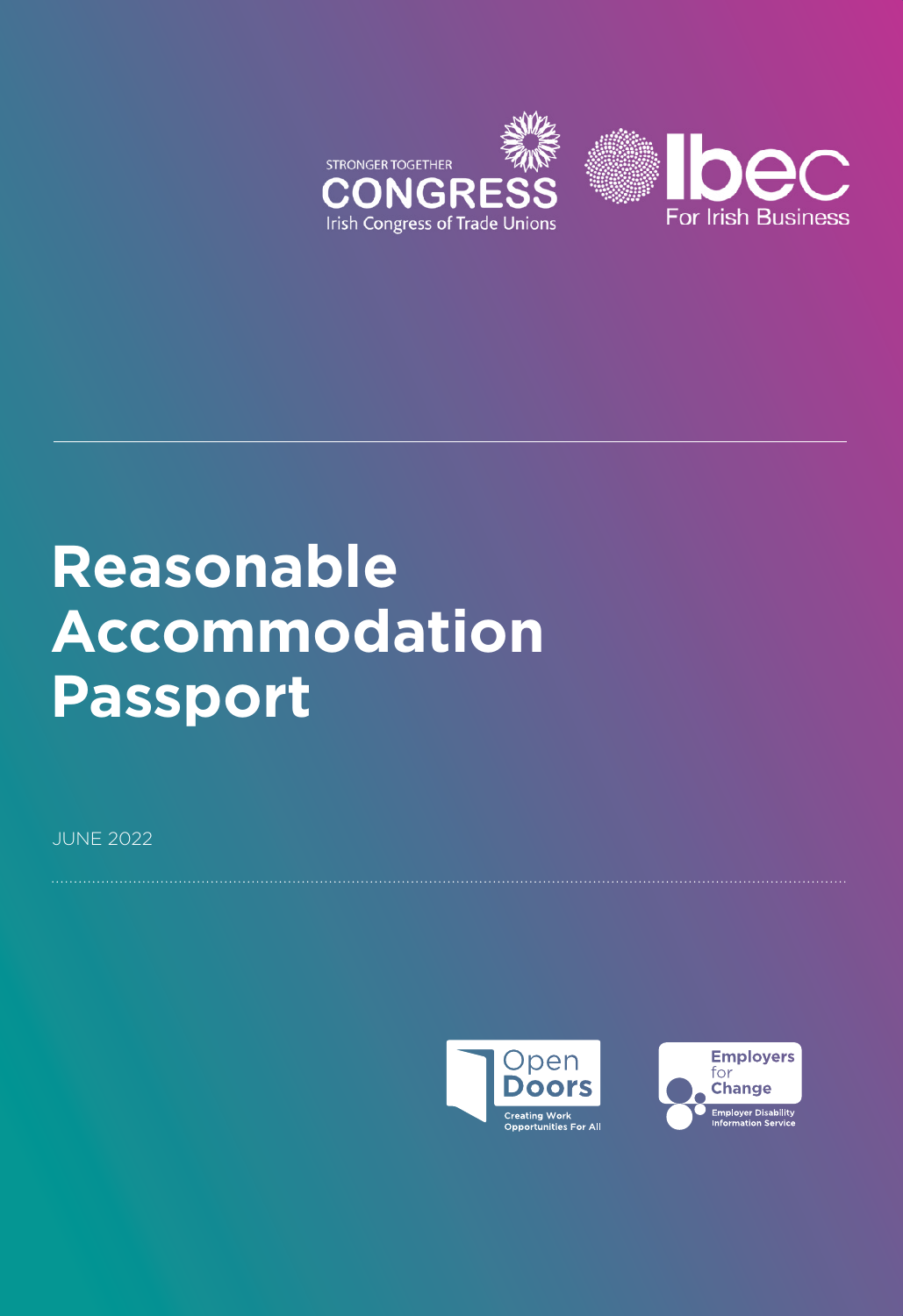





- **www.opendoorsinitiative.ie**
- **info@opendoorsinitiative.ie**
- **@OpenDoorsToWork**
- **/OpenDoorsInitiative**
- **@OpenDoorsToWork**



- **www.employersforchange.ie**
- **info@employersforchange.ie**
- **@EmployForChange** V
- **/EmployersForChange**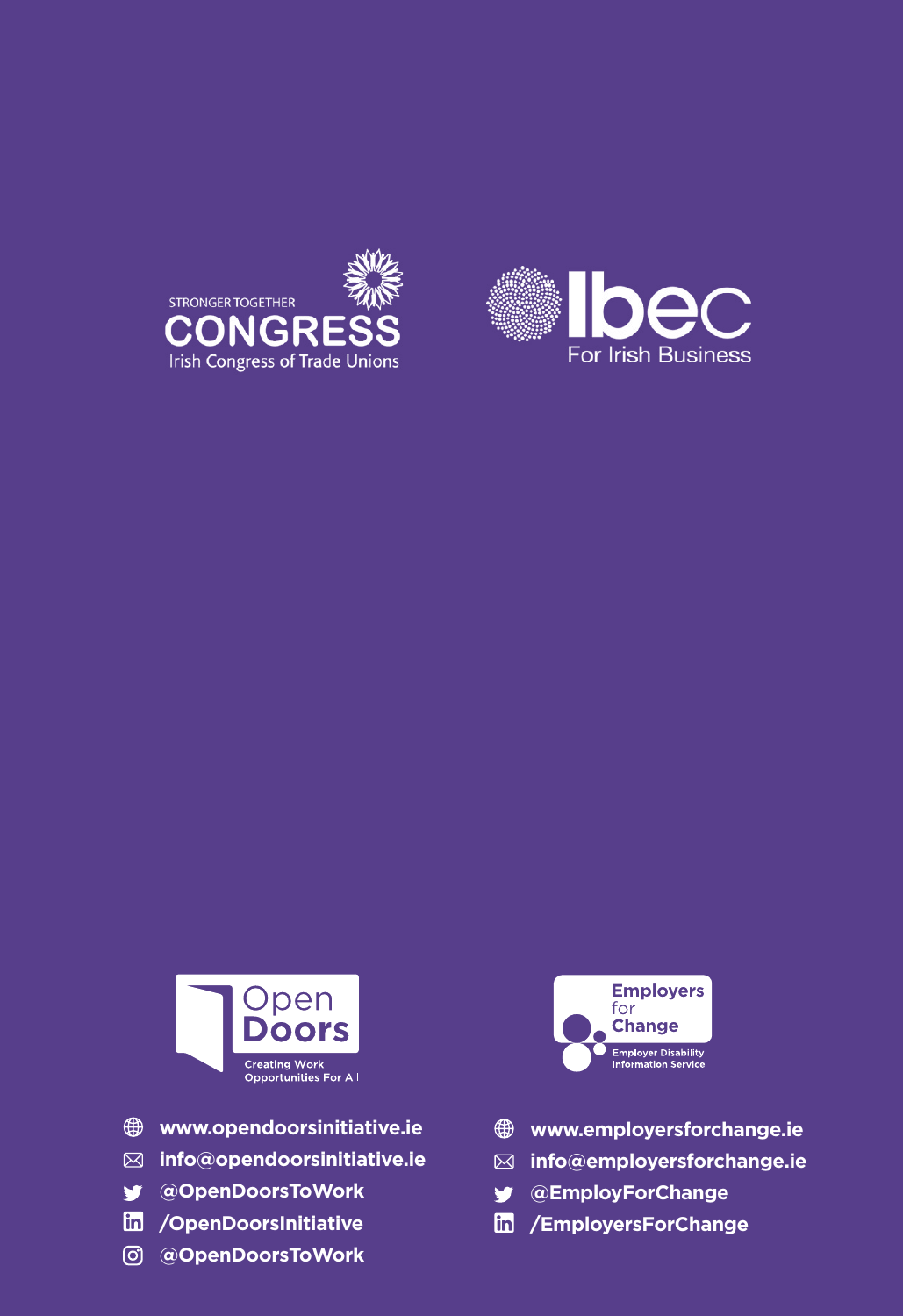

### **Patricia King Congress**

Congress is delighted to be jointly launching with Ibec the reasonable accommodation passport scheme.

The scheme was brought to our attention by the TUC in the UK and the GMB trade union who brought a motion urging trade union support for such an initiative in Ireland. The motion – which has the strong support of our Disability Committee - acknowledged the significant benefit of quality work for disabled people and recognises the valuable contribution that they make to the workplace.

Equality legislation requires employers to make reasonable accommodation to enable disabled workers to carry out their work on an equal footing with others. The passport system provides a confidential live record of the barriers people face and the accommodations that have been agreed to prevent or reduce its impact in the workplace. It would ensure that everyone is clear about what has been agreed and reduce the need to reassess these each time an employee changes roles or has a change in line management.

The rights of disabled people to decent work is frequently denied. People with disabilities face enormous barriers to equal opportunities in the world of work. Compared to non-disabled persons, they experience higher rates of unemployment and economic inactivity.

We hope that today's joint launch will lead to widespread use of the model in Irish workplaces and makes a contribution to the attainment of decent work for our disabled members.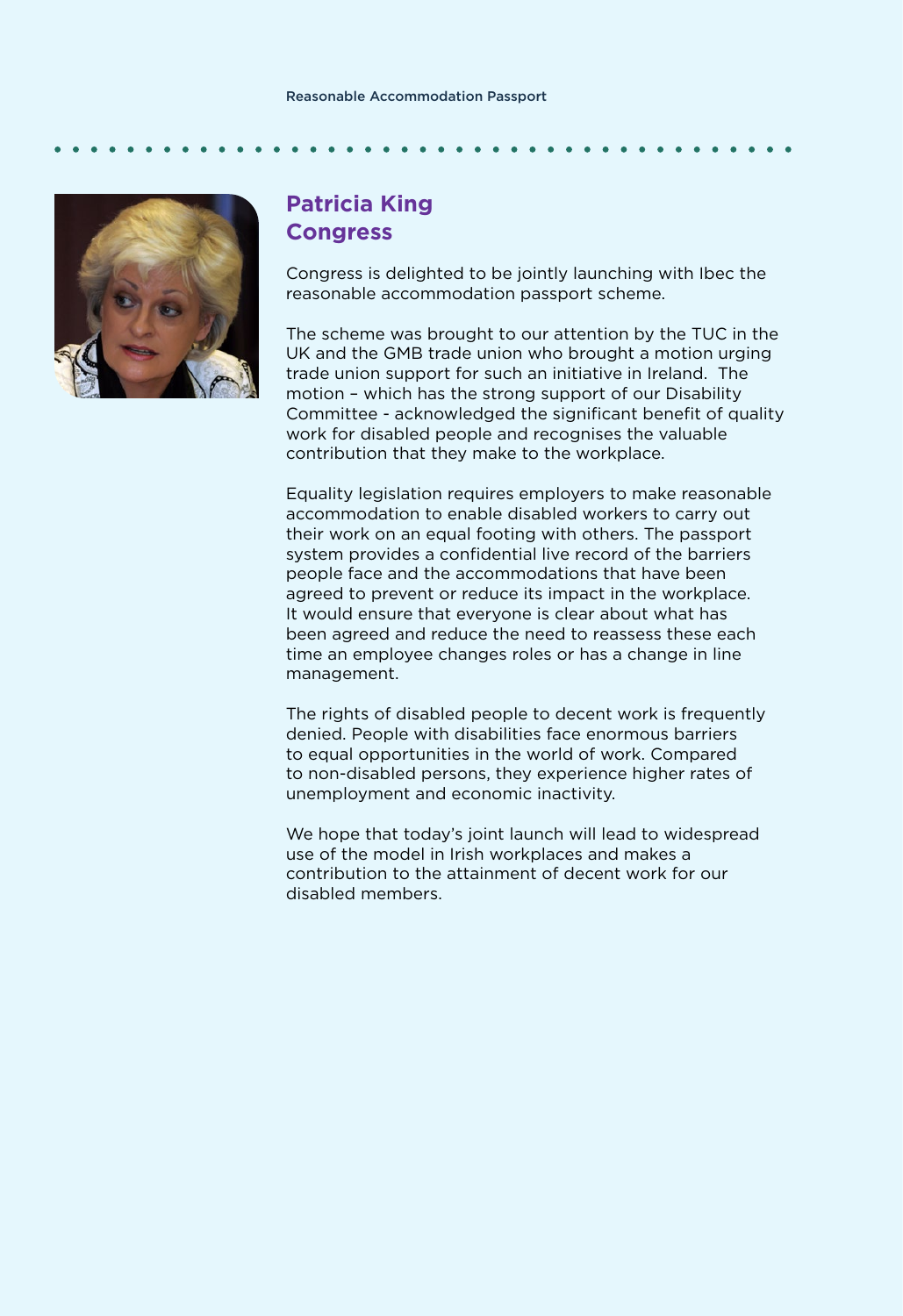### Reasonable Accommodation Passport

### **Danny McCoy CEO, Ibec**

Today in the workplace diversity and inclusion is a given - we know it is good for business, for solving complex problems, for helping us win the war on talent and being more responsive to our increasingly heterogenous customers.

However, despite significant progress in recent years, people with disabilities continue to face barriers in accessing the labour market, education and training activities and remain a largely untapped source of talent.

Some companies may shy away from hiring candidates with disabilities in part because they are unsure what "accommodations" those employees will need to do the job. Employers imagine they will have to buy expensive equipment or adapt their office space, but the reality is quite different. Often accommodations are just productivity aids like a screen reader, changing start or end times or changing the height or location of a desk.

Another challenge that managers sometimes face is the discomfort that comes with not knowing how to discuss disability, or what questions they can ask about accommodations. However, people with disabilities usually know what they need to do the job, so Ibec and Congress have collaborated on the development and promotion of the Reasonable Accommodations Passport to facilitate these conversations.

This Passport is a tool to support individuals in fulfilling their potential and contributing to their own success and that of the organisation. It is hoped that it will form one of the supports to encourage the employment of people with disabilities and open up conversations around reasonable accommodation.

Ibec looks forward to playing a leadership role in promoting this tool and encouraging good practice. We have embraced the business case for diversity, now we need to leverage the benefits by ensuring inclusion is part of our organisational culture if we are to truly enable people of all abilities to contribute to the success of their organisations, be valued as individuals, derive value from differing perspectives and inspire talent to thrive.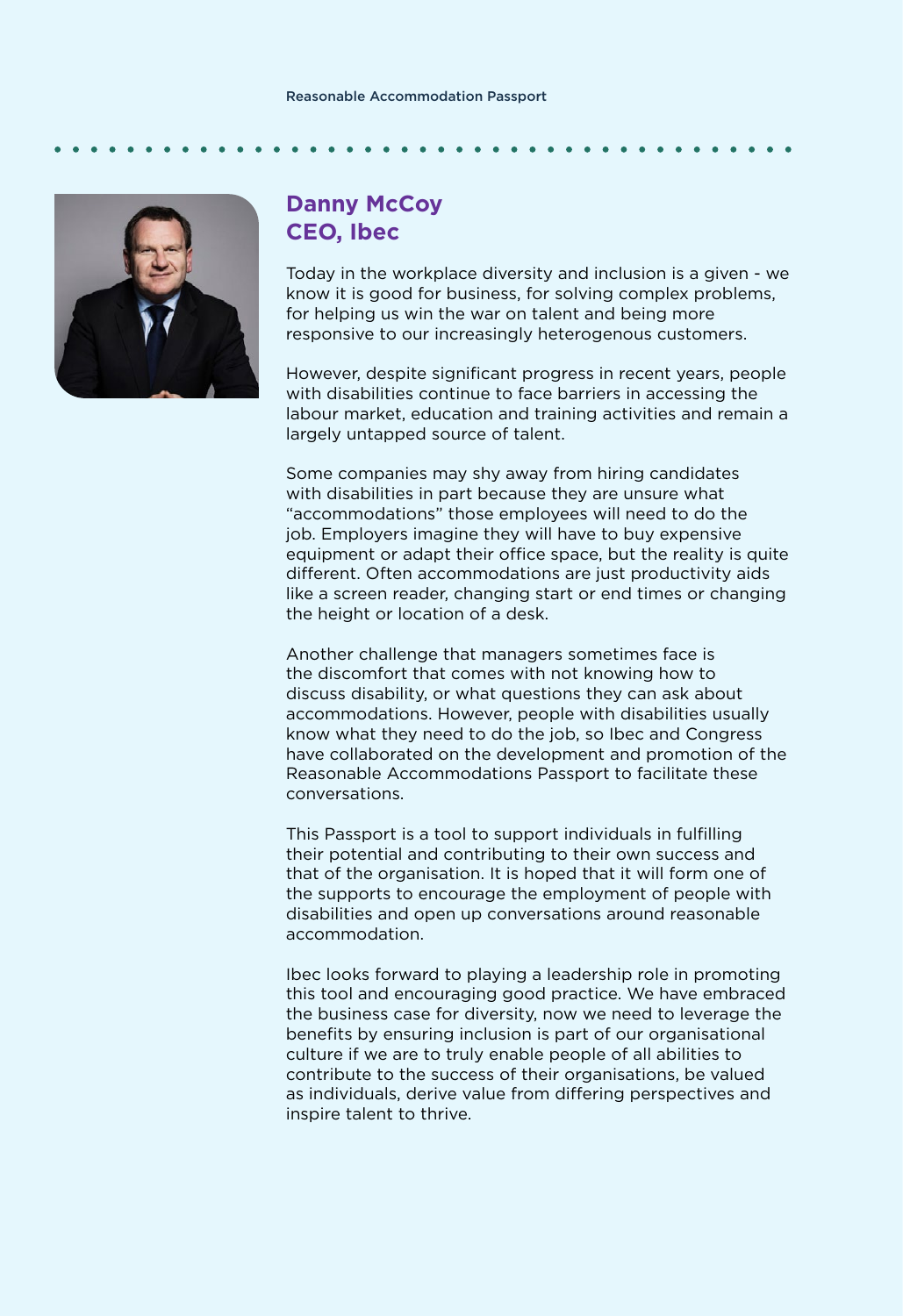## **Introduction**

One in seven people in Ireland has a disability, that's 13.5 per cent of the overall population These disabilities can be visible or invisible. People can be born with a disability or acquire a disability over the course of their lifetime as a result of an accident or illness.

As around one in five people of working age have a disability and many disabilities are acquired by individuals while they are in employment, the need to make workplace accommodations can arise at any time. However, people with a disability are less likely to be working. Of the population aged 20 to 64, 73% are working. However, for people with a disability of the same age, only 36% are working. Looking at those at work – only 6.3% of all workers have a disability.

According to the National Disability Authority, the reasons for this are complex. While many employers successfully employ people with disabilities, for others, limited disability know-how and a fear of the unknown can be issues. From the individual's side, research shows other reasons for low employment rates can include fears around loss of benefits, previous negative experiences of employment or recruitment, alternative qualifications or limited experience and practical issues such as transport or work arrangements or accommodations.

The UN Convention on the Rights of Persons with Disabilities came into force on 19 April 2018. The Convention includes Article 27 on work and employment. A27 text: Article 27 – Work and employment states that

*"Parties recognize the right of persons with disabilities to work, on an equal basis with others; this includes the right to the opportunity to gain a living by work freely chosen or accepted in a labour market and work environment that is open, inclusive and accessible to persons with disabilities. Parties shall safeguard and promote the realization of the right to work."*

Decent work is now a crucial part of Agenda 2030 and the sustainable development goals that chart the global development agenda for the next 11 years. Target 8.5 set out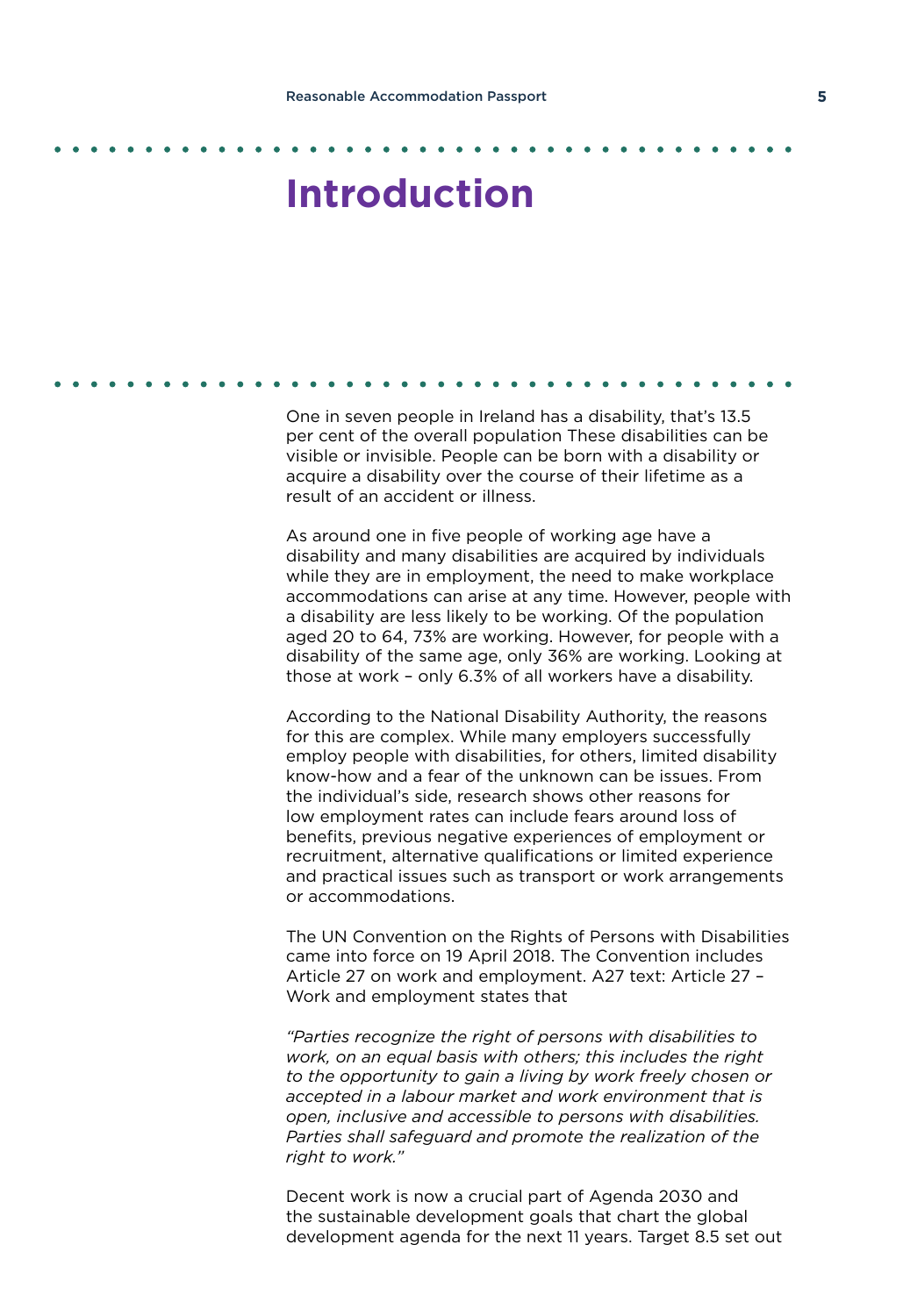under Goal 8 of the Sustainable Development Goals - states that:

*"By 2030, achieve full and productive employment and decent work for all women and men, including for young people and persons with disabilities, and equal pay for work of equal value".*

We believe that social dialogue is a key mechanism to ensure that the goals are achieved, awareness raised, and action taken and so have embarked on a joint initiative to develop and promote a Reasonable Accommodation Passport for employees, employers and trade unions alike.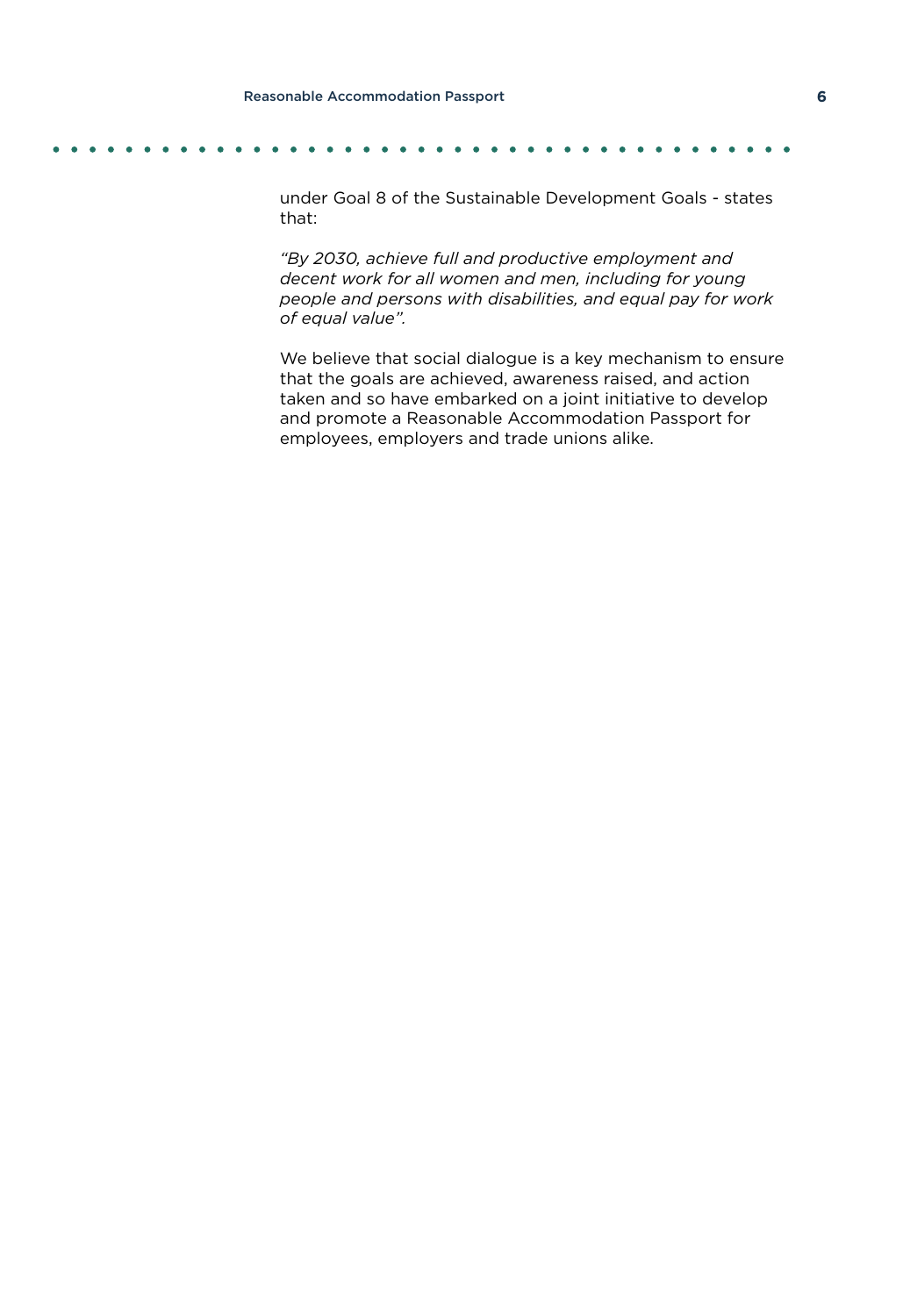## **The Social Model of Disability**

Congress and Ibec have adopted the social model of disability. The social model of disability focuses on the ways in which society is organised, and the social and institutional barriers which restrict disabled people's opportunities. The social model sees the person first and acknowledges that the disabling factors for the individual are attitudes, societal structures and systems as opposed to any medical condition.

Barriers can make it impossible or very difficult to access jobs, buildings or services, but one of the biggest barriers is the problem of people's attitude to disability. Removing the barriers is the best way to include millions of disabled people in our society.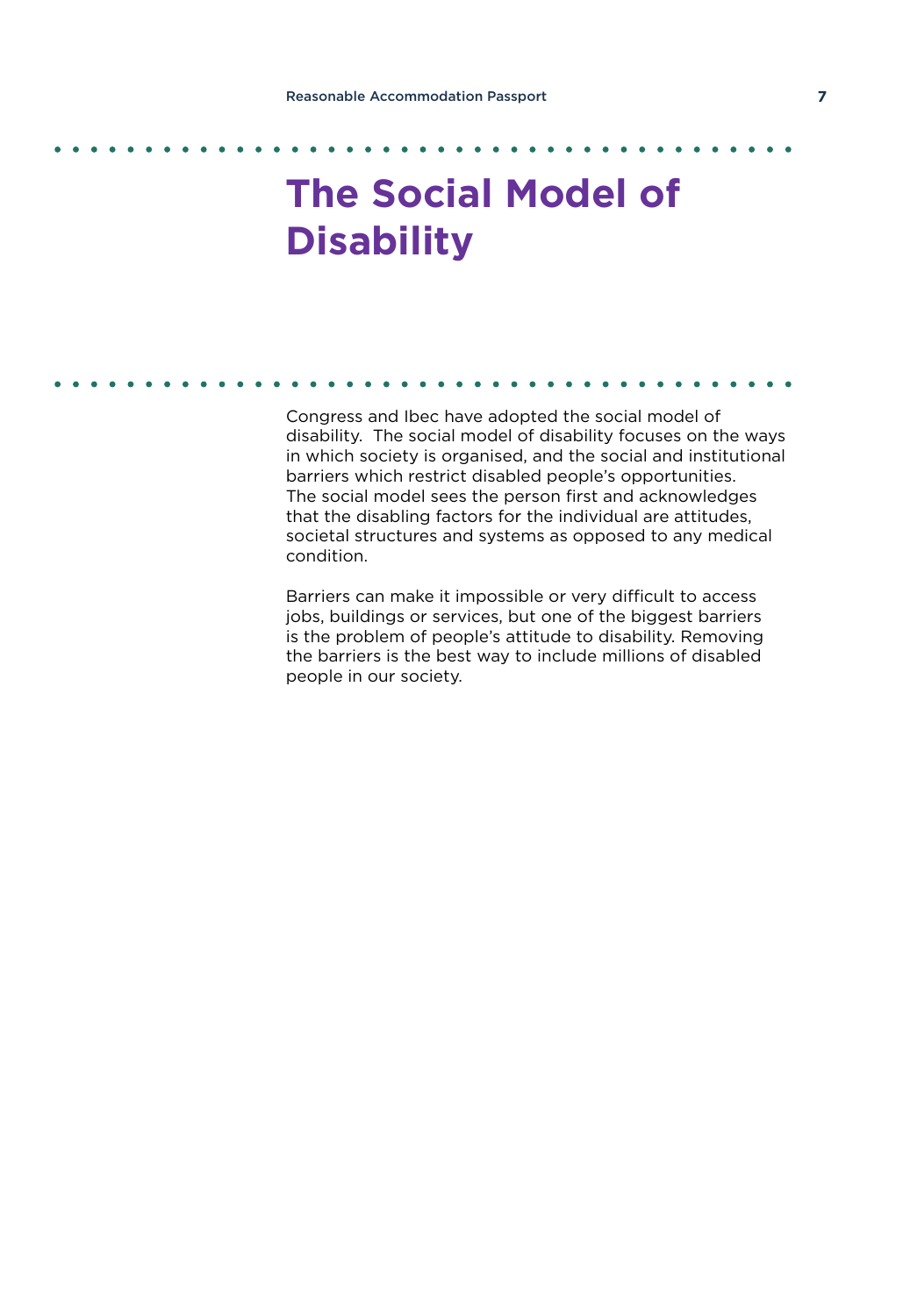## **The Duty to Make Reasonable Accommodations**

The Employment Equality Acts (1998 – 2015) place an obligation on employers to provide an employee or potential employee who has a disability with reasonable accommodations, referred to in the Act as "appropriate measures". The reasonable accommodation is something that helps to alleviate a substantial disadvantage due to an impairment or medical condition.

The purpose of providing reasonable accommodation is to enable a person who has a disability:

- 1. to have access to employment,
- 2. to participate or advance in employment, or
- 3. to undergo training,

What that means is that an employer makes a change to the distribution of the tasks or adaptation to premises or equipment, or makes changes to patterns of working time so that an employee with a disability can do the job to the best of their ability and enjoy equal employment opportunities, thus providing equality of access and opportunity for all.

Employers must also make accommodations to enable people with disabilities to return to work having acquired a disability, as well as to participate in the job application process and enjoy benefits and privileges accorded to other employees.

However, under equality legislation, employers are not obliged to provide special treatment or facilities if the cost of doing so is excessive or disproportionate. If you have to make changes to accommodate a disabled employee, the demands should be reasonable and should not impose a disproportionate burden on the employer. In other words, the changes and the costs should be realistic for the business to bear depending on several factors:

- The financial and other costs of the accommodation requested;
- The scale and financial resources of the employer's business.

Employers must also consider possible sources of funding, such as supports, and grants provided by the Department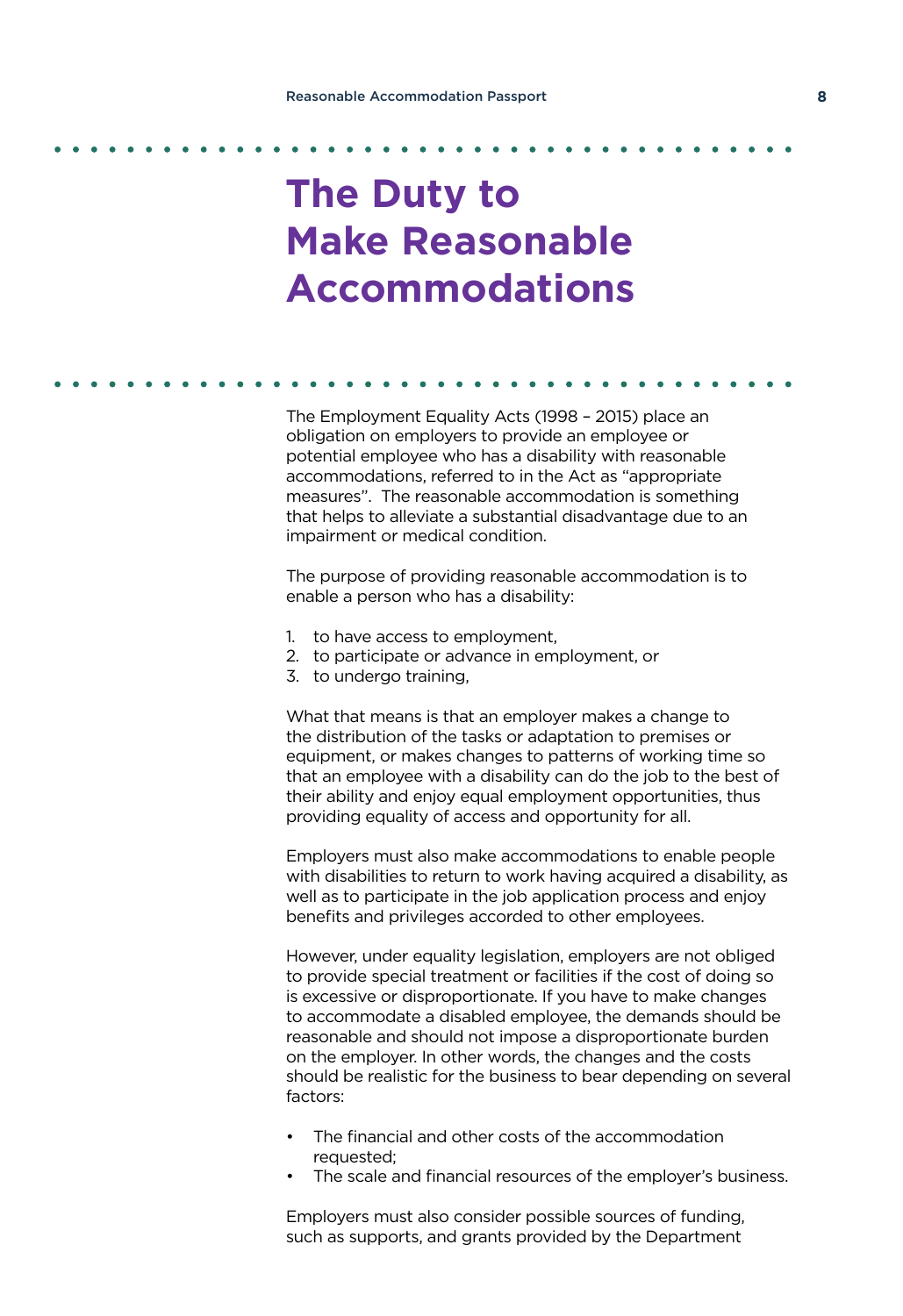of Social Protection when assessing the cost of a particular accommodation. Rather than assuming the costs will be high, it is critical to establish what accommodations are needed as not all supports require financial outlay. Research shows that most accommodations cost nothing and involve task adjustments.

In a work context, reasonable accommodations are now commonplace, often inexpensive and uncomplicated to implement. They can vary greatly from individual to individual and so consultation with the person with the disability is key to finding the best solution.

Many supports are minor adjustments such as keeping hallways and office space free from obstacles or increasing the font size on a computer screen. Others can involve assistive technology such as screen reading software that reads the computer screen information out loud or magnification software to enhance visibility, speech to text dictation software or induction loops. While others can include adaptations to the work environment such as wheelchair ramps or relocation of desks, flashing or audio alarms. Often accommodations can come in the form of adjustments to tasks or working hours.

There is no limitation on the type or category of measures that an employer can be expected to take, provided that they do not involve a disproportionate cost. It can involve effective and practical measures, where needed in a particular case, to adapt the employer's place of business to the disability concerned. It may, in particular, involve the adaptation of premises and equipment, patterns of working time, distribution of tasks or the provision of training or integration resources. There are, however, some limitations. For instance, employers are not obliged to provide anything that the person would normally provide for themselves and employers are not required to employ, retain or promote someone who is not competent or capable of doing the essential duties of the job.

The Labour Court has summarised the nature of the obligation to provide reasonable accommodation as follows: -

*"The provision of special treatment or facilities is not an end in itself. It is a means to an end and that end is achieved when the person with a disability is placed in a position where they can have access to, or as the case may be, participate in or advance in employment or to undergo training. This can involve affording the person with a disability more favourable treatment than would be awarded to an employee without a disability. Thus, it may be necessary to consider such matters as adjusting the person's attendance hours or to allow them to work partially from home. The duty to provide special treatment may also involve relieving a disabled employee of the requirement to undertake certain tasks which others doing similar work are expected to perform. The scope of the duty is determined by what is reasonable, which includes consideration of the costs involved. This is an objective test which must have regard to all the circumstances of the particular case."*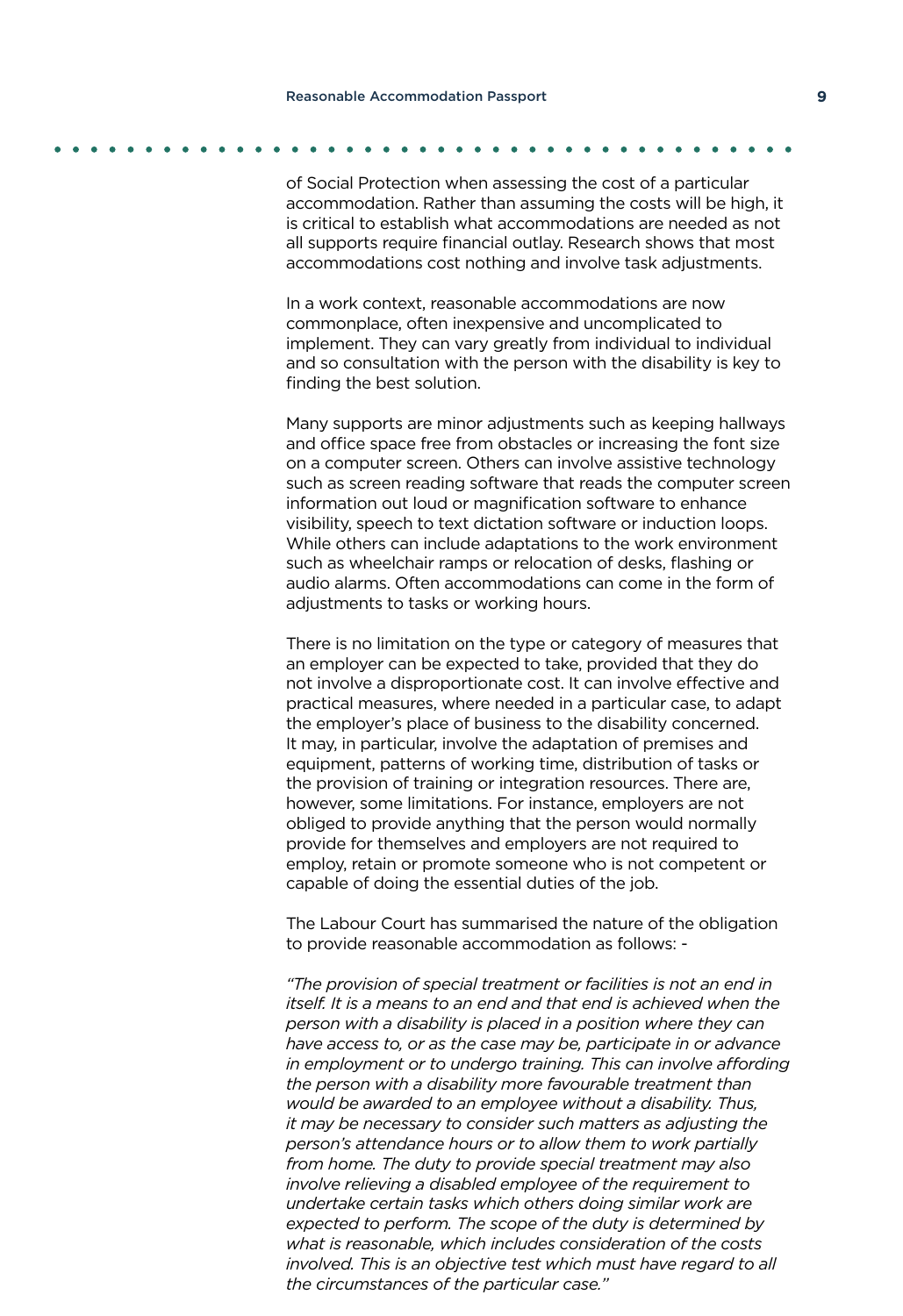### **What is a Reasonable Accommodation Passport?**

Reasonable Accommodation Passports are designed for disabled employees who require workplace adjustments or accommodations. It is a written record of accommodations or workplace adjustments that have been agreed between the employee and their employer (line manager or designated contact within the organisation).

They are 'live' confidential documents agreed between an employee and their employer about changes to work, with a built-in review period to ensure they reflect the current situation for the employee in the workplace. It will ensure reasonable accommodations are put in place and kept up to date, in line with changes in job role or in the employee's needs. For some individuals who have fluctuating needs, additional steps can be spelt out regarding shortterm flexibility required within the overall reasonable accommodation passport framework.

The Reasonable Accommodation Passport allows the employee, to:

- explain the impact of their working conditions on them, given their personal circumstances
- explain the barriers that they encounter that may stop them participating fully at work
- suggest adjustments that they think will make it easier for them to fully participate
- review the effectiveness of accommodations provided and the ongoing impact this has on their work
- explain any change to their health or circumstances.
- feel reassured that their manager will know what to do if they become unwell at work, when to contact emergency services and who to contact if necessary
- know how and when their manager will keep in touch should they be absent from work due to their disability

The passports purpose is to:

- make sure that both the employee and employer are clear about what accommodations have been agreed and has a record of these
- reduce the need to reassess and renegotiate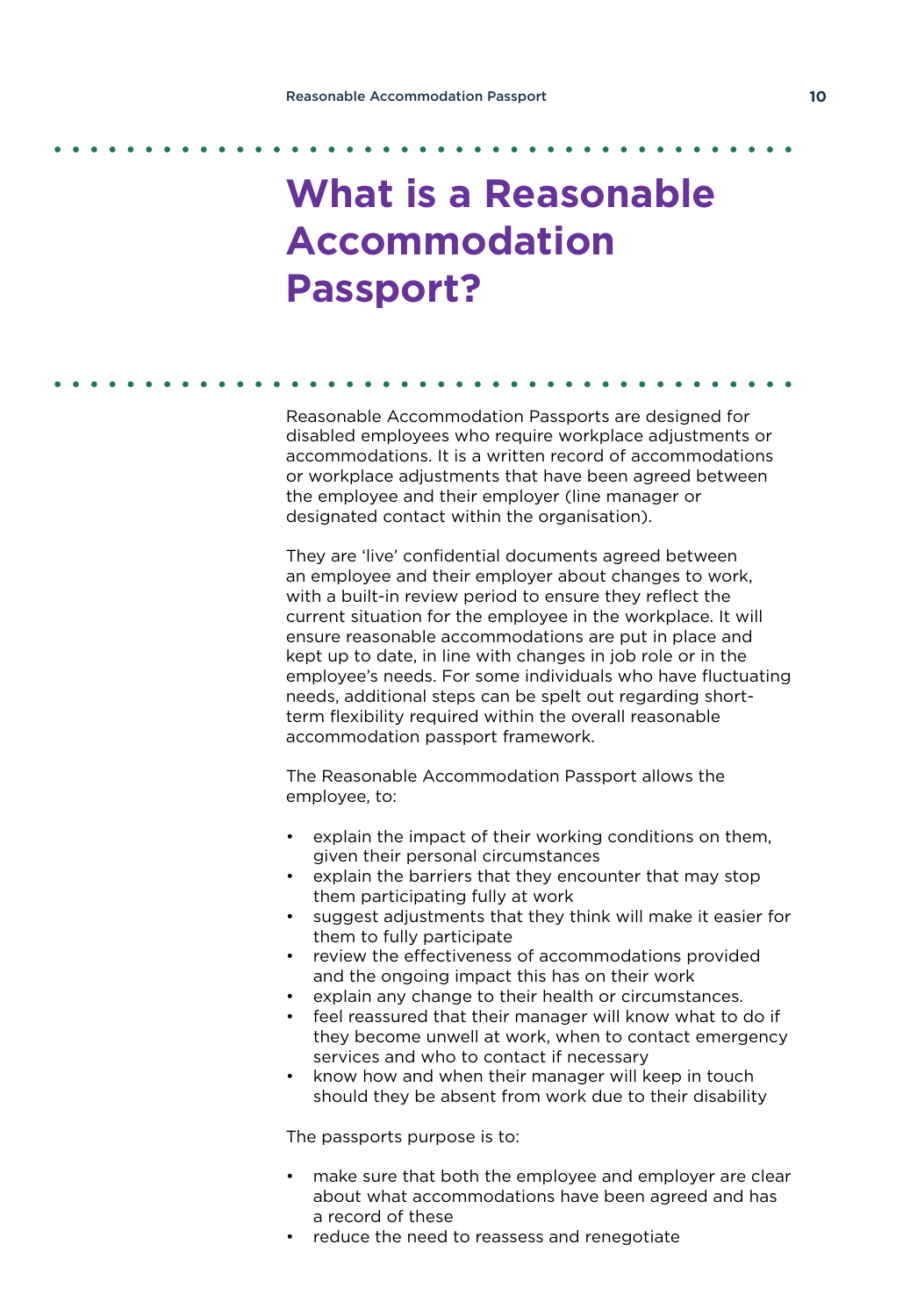accommodations every time an employee changes jobs, is relocated or is assigned a new manager

• provide an employee and employer with the basis for future conversations about accommodations.

### **Guiding Principles for Dialogue and Implementation**

To complete a Reasonable Accommodation Passport involves the individual employee requesting a meeting with their line manager or designated person, which should take place in a quiet and confidential space. It is important that line manager creates an open and supportive environment where employees feel they can share that they have a disability and any adjustments from which they might benefit. An employee's decision to talk to their line manager about the Passport may require courage and should be treated sensitively and respectfully at all times.

Approach the treatment of the information with an open mind and in a positive and constructive manner, acknowledging the challenge of sharing their disability in this work environment. Do not let fear of saying the wrong thing overtake your ability to support the person.

Actively listen to what the individual has to say. It is important to follow the persons lead and the language they use.

Give time to the person to explain their disability to you as they may be nervous about confiding such personal information with a stranger/employer and may be wary of a negative reaction.

Using the Passport identify the employee's workplace accommodation needs by:

- Involving the employee who has the disability in every step of the process.
- Using job descriptions and job profiles to analyse essential functions of the job.
- Consulting with the individual to ascertain the precise job-related functional barriers and how these could be overcome with potential accommodations e.g. if the individual has hearing loss – they might prefer email and video call to be the primary method of communication and with captioning etc.
- Exploring ways of providing workplace accommodations.
- Deciding if and how co-workers who may be directly impacted by any of the proposed accommodations will be informed. Remember confidentiality of information shared should be protected at all times.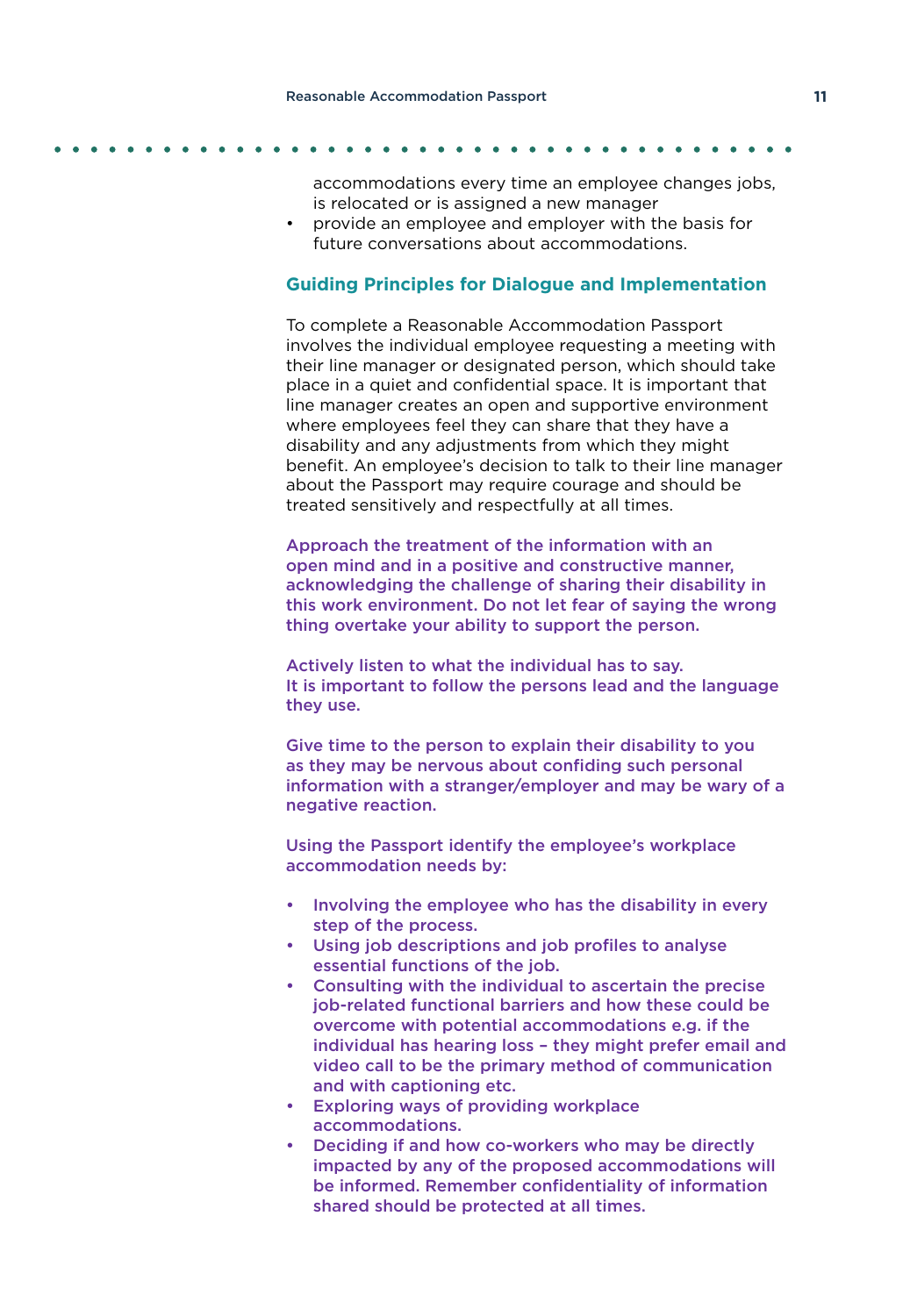Assume that it is possible to accommodate the person's accommodation needs and so tell the person you will come back to them about supports and how they will be implemented. Do not assume that the accommodations cannot be met.

Remember, there is no obligation on individuals to share this information. Therefore, they might not have spoken to anyone about their disability prior to their interaction with you. It is important that a welcoming culture be created at the earliest stage so that employees feel confident in sharing this information.

The next step is implementation of the most reasonable and effective accommodation that is also the most appropriate for the employee and employer.

Remember: Accommodations selected should be effective, reliable, easy to use, and readily available for the employee needing the accommodation.

The line manager will follow up on any agreed actions to implement workplace adjustments for the employee. If someone has a passport, they can share it with anyone they think needs to know about the barriers they face and the accommodations that are needed to reduce the effect of these barriers in their work environment. It also removes the need for the employee to have to repeat potentially difficult conversations or renegotiate their accommodations every time they move roles or change manager, something that is both unnecessary and stressful, as the passport can be part of the handover documents.

The passport should only be shared with the incoming line manager or designated person once the written permission of the employee has been given. Although the employee has control of the information and who it is shared with, it is usual practice for the manager to have a signed copy as well, and sometimes the organisation's HR or personnel team.

### The last and some ways the most crucial step is to review the implemented accommodations with the employee.

The passports and agreed reasonable accommodations should be reviewed six months after the adjustments have initially been put in place for two reasons:

- to ensure they remain effective in removing any identified workplace barriers;
- and where they are found no longer to meet that requirement, to allow a timely conversation to take place to identify accommodations that will address the issues faced by the worker.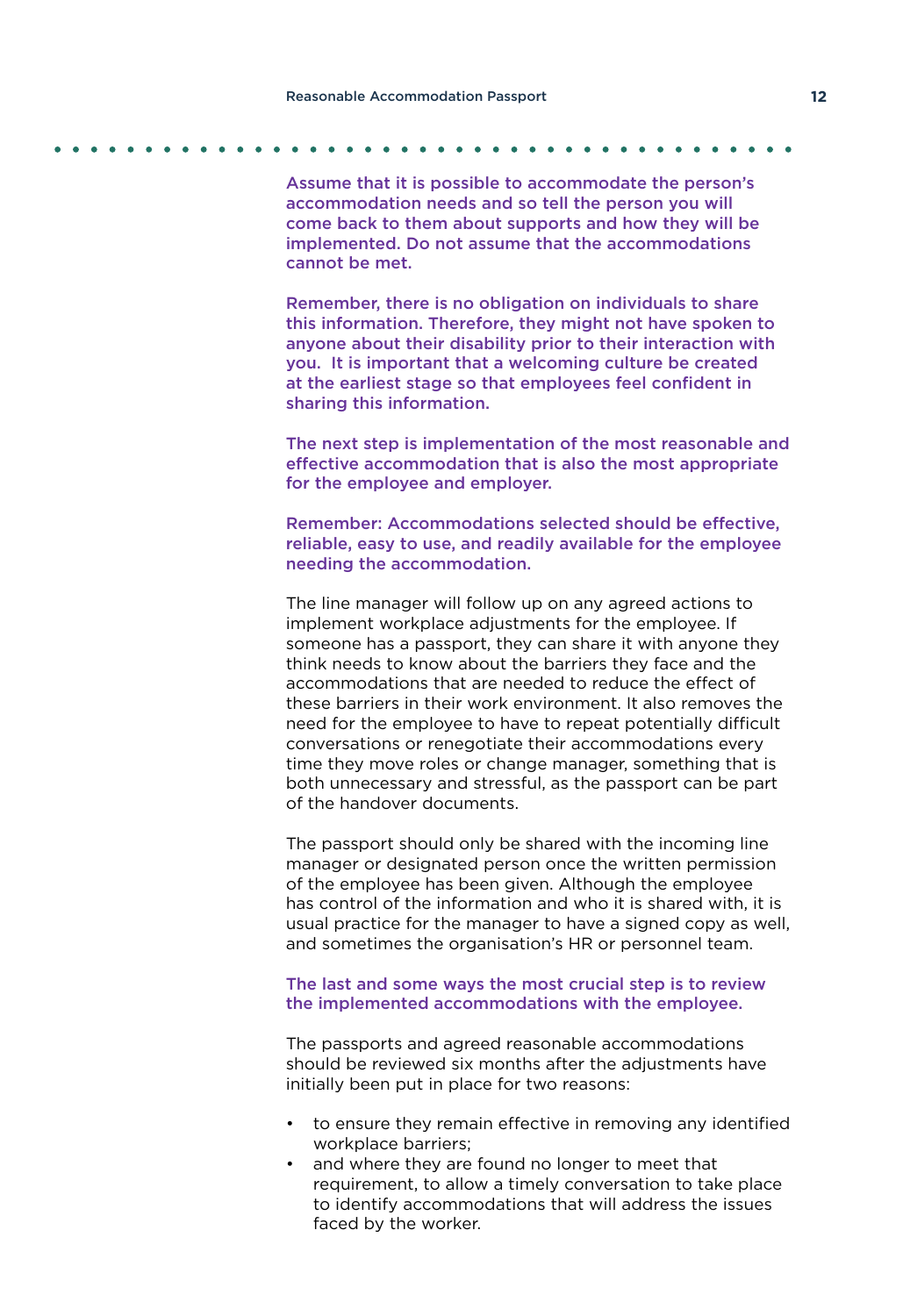Further reviews will be at the employee's request, and/ or when there is any change to a employee's job that might create additional barriers. This will ensure the accommodations are still appropriate and effective.

Changes to the type of reasonable accommodations that need to be considered are not uncommon. They can change for a number of reasons, including technological advances that may mean there are better ways to overcome workplace barriers, changes to a worker's job or changes to an individuals' condition. An individual may require a combination of several workplace adjustments to enable them to do their job effectively.

A passport is not legally binding and is not intended to impact employment rights.

### **Example**

**Mike is a civil servant who is autistic. He agreed his accommodations with his line manager which included accommodations to reduce anxiety.** 

**The agreed accommodations included changes in the way his line manager communicated with him and how formal management meetings were conducted. This was recorded in his passport which was signed by Mike and his manager.**

**Mike found that his passport became a useful tool for him and his line manager who could refer back to it when discussing the effectiveness of the accommodations. Where improvements were agreed, they were recorded within the passport. All the information about Mike's accommodations was recorded in one place and on one form.**

**He found that his passport has ensured that his accommodations stayed in place when his line manager has changed. Mike is confident that if he moves to a different job or the people around him change, his passport will be a useful guide to the best way to support him.**

**TUC 2019**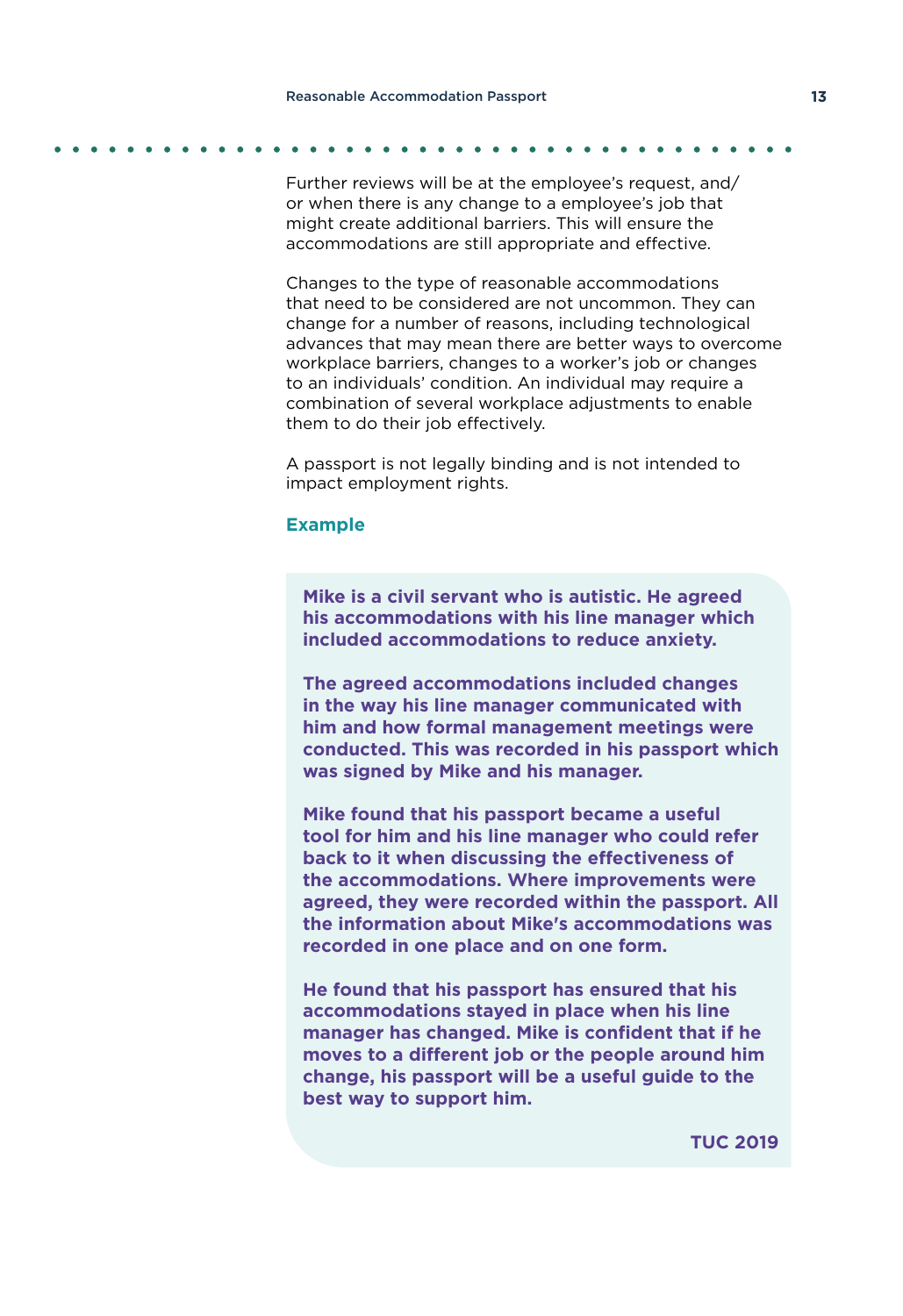## **Scope for a Reasonable Accommodation Passport for All**

While the Reasonable Accommodation Passport was created with the intention of removing barriers for disabled employees, we realise that there are many benefits of such a passport for all employees. Many companies have implemented such a passport for use by all employees. This allows employees who are primary carers or with young children to make workplace adjustments when needed. In turn this has a positive impact on staff turnover and so too a positive impact on the bottom line for the employer. Like with technological advances we can see that what has benefits for disabled employees does in fact positively impact all employees.

### **Conclusion**

Our vision is a future where all workplaces are accessible, inclusive and without barriers that prevent equal participation of disabled people and all employees from marginalised backgrounds. Both employers and trade unions have an important role in working to address major work inequalities if we are to meet this vision.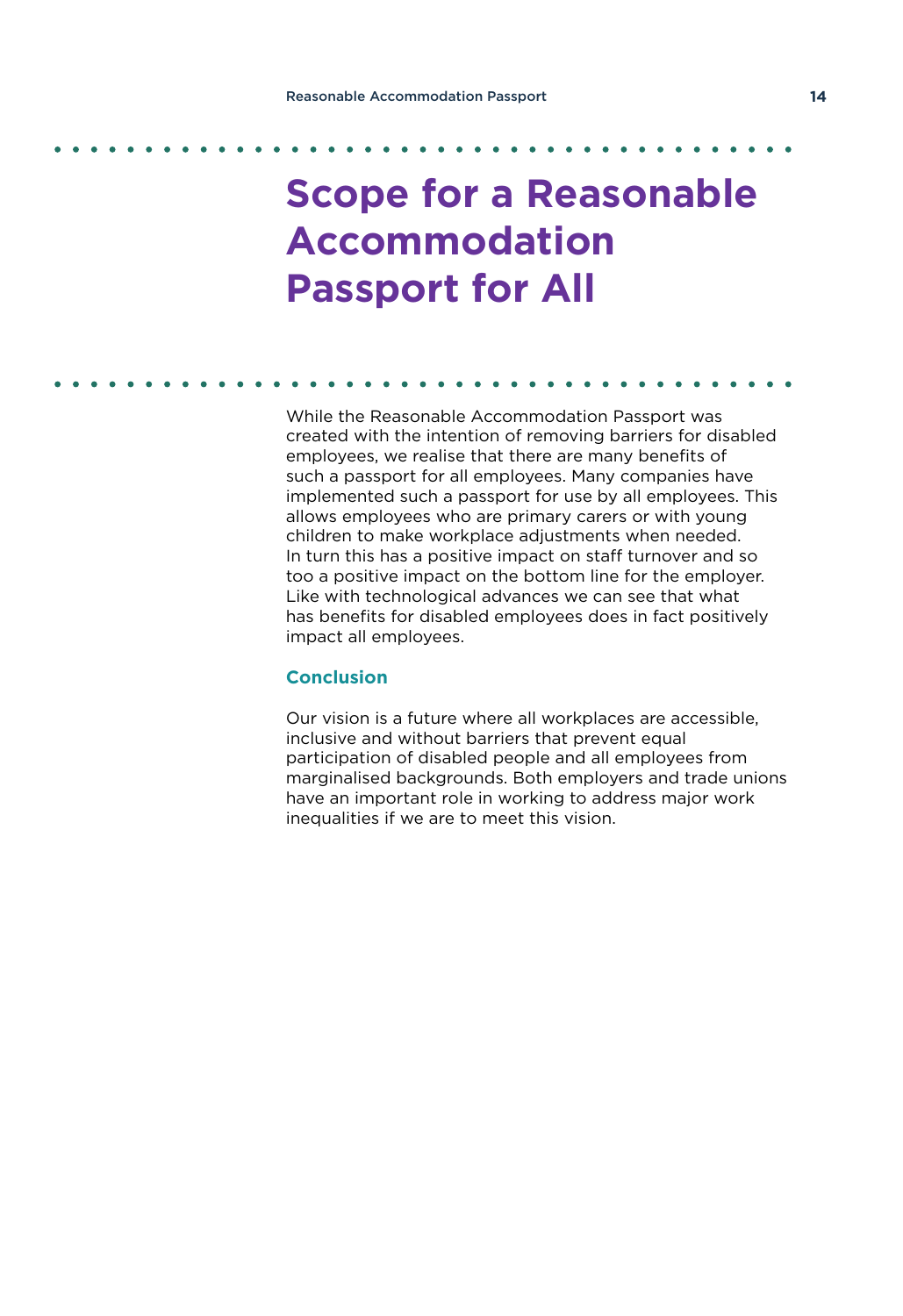## **Sample Reasonable Accommodation Passport**

Name of employee: Name of manager: Passport history:

*(This table gives details of the history of the passport – the dates previous meetings were held and who the manager was at the time.)*

| Date of review | <b>Manager Name</b> |
|----------------|---------------------|
|                |                     |
|                |                     |
|                |                     |
|                |                     |
|                |                     |

### **Document Completion Information**

In completing this Passport, the employee consents to the information being held by their manager/ designated person and if appropriate their HR Manager.

If the employee has a change of manager, the manager/ designated person leaving will seek the employee's consent prior to the Passport being transferred in strictest confidence to the new manager/designated person.

|                                          | <b>Details</b> |
|------------------------------------------|----------------|
| Date of meeting to complete the Passport |                |
| <b>Employee name</b>                     |                |
| <b>Manager name</b>                      |                |
| Other attendees and their role           |                |
| <b>Purpose of meeting</b>                |                |
| <b>Current role of individual</b>        |                |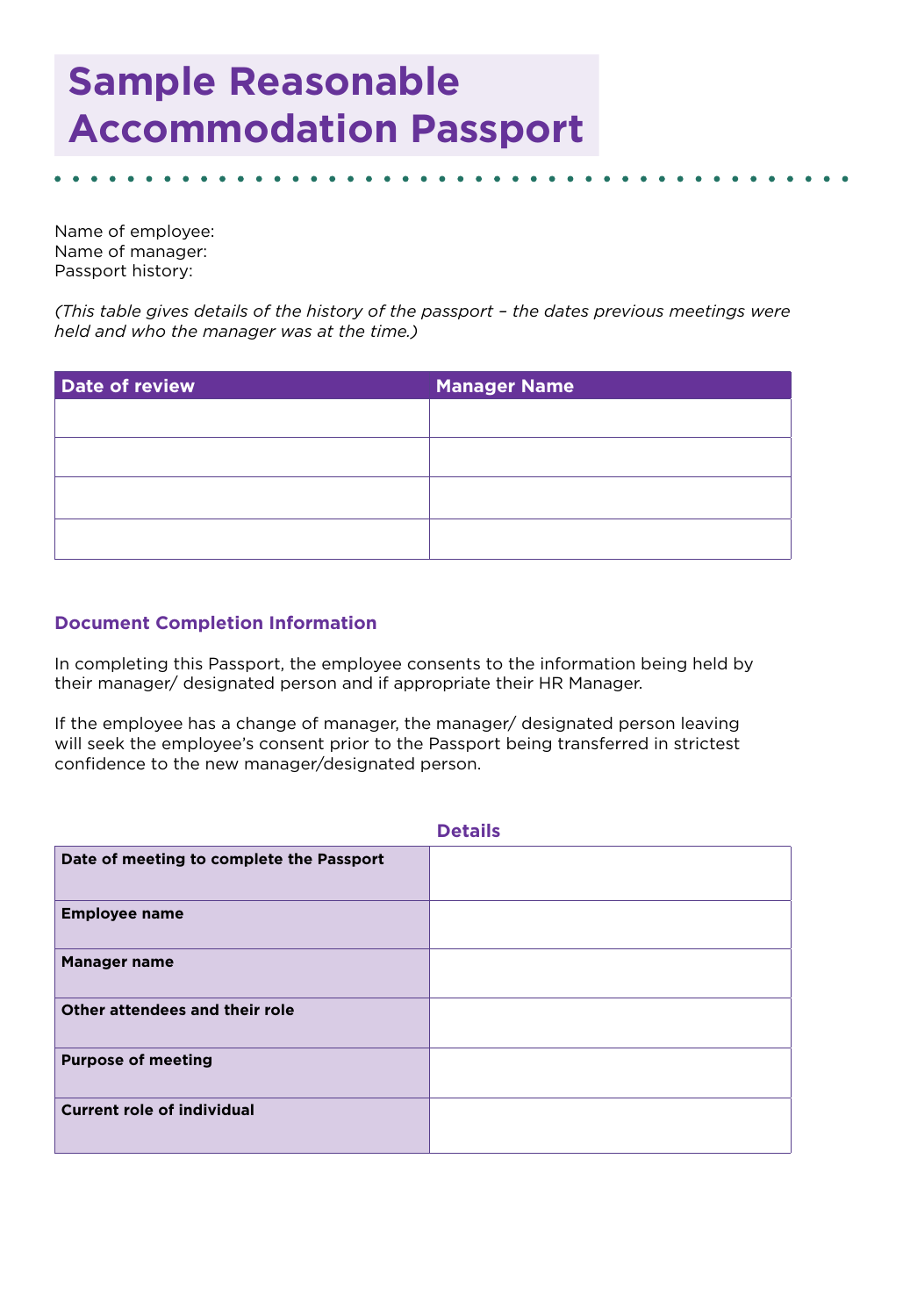## **Overview of Employee's Disability or Circumstances, Workplace Barriers and History**

*(This will allow the employee and manager to gain a better understanding of the individual's condition or illness and how it affects the individual.)*

### **Suggested questions to start the discussion:**

| <b>Question</b>                                                                                                                               | <b>Answer</b> | <b>Action Points, Date, Owner</b> |
|-----------------------------------------------------------------------------------------------------------------------------------------------|---------------|-----------------------------------|
| What is the general nature of<br>your disability or condition?                                                                                |               |                                   |
| What workplace barriers exist<br>or might exist for you?                                                                                      |               |                                   |
| Are or will these barriers be a<br>constant or likely to change?                                                                              |               |                                   |
| If relevant: what ongoing<br>treatment or support are you<br>receiving outside of work?                                                       |               |                                   |
| What adjustments/<br>accommodations do you<br>believe would enable you to<br>do your job most effectively?                                    |               |                                   |
| Are these adjustments/<br>accommodations required<br>on a temporary basis (up<br>to 6 months) or more<br>permanently?                         |               |                                   |
| Is there a work colleague<br>you trust to confide in if you<br>need additional support? If<br>so, please give their name/<br>contact details. |               |                                   |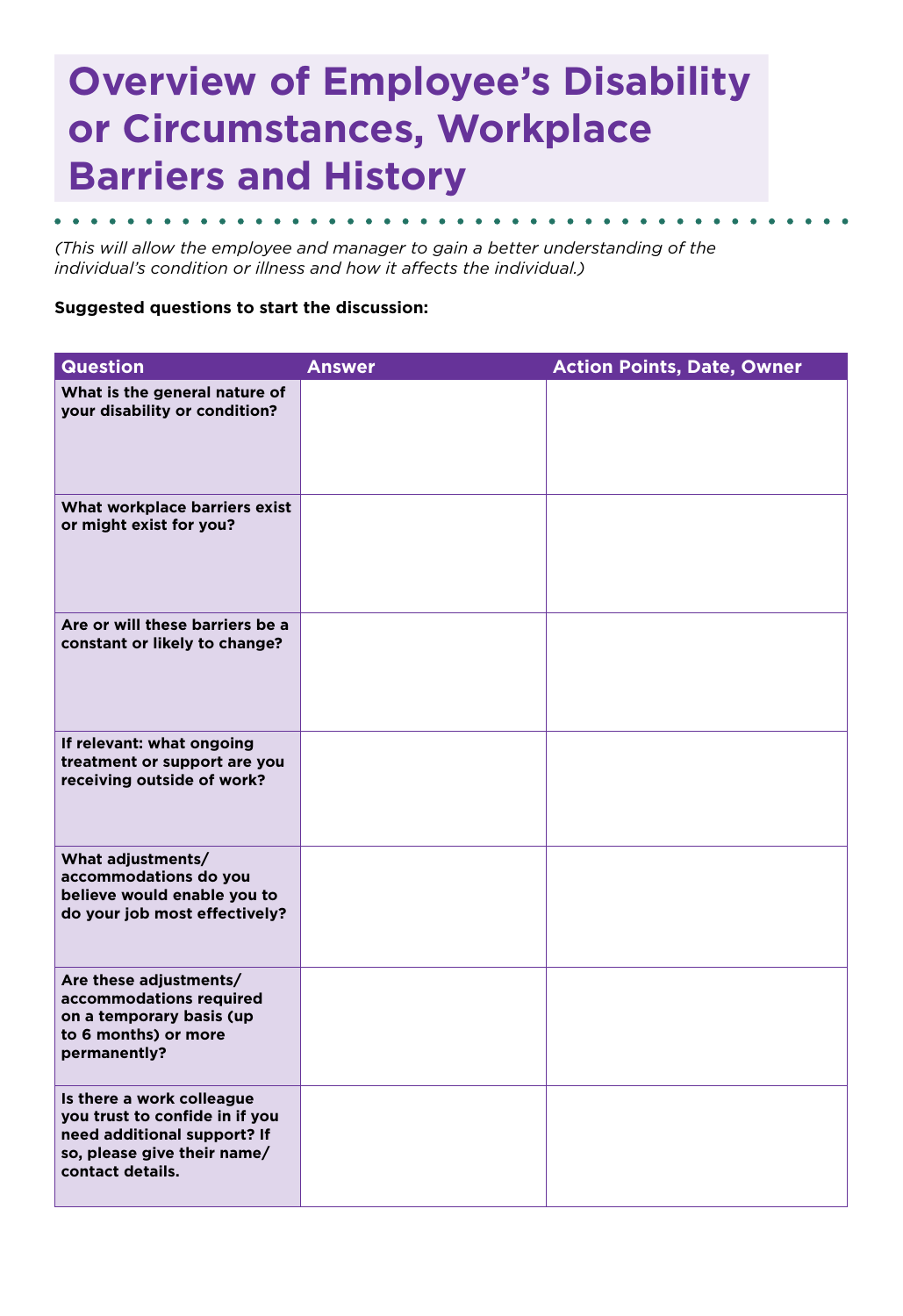## **Agreed Accommodations**

Provide a list of all of the currently agreed accommodations.

| <b>Accommodation</b> | <b>Date of Adjustment</b> | <b>Date of Review</b> | <b>Change of Accommodation</b><br><b>Required (If Appropriate)</b> |
|----------------------|---------------------------|-----------------------|--------------------------------------------------------------------|
|                      |                           |                       |                                                                    |
|                      |                           |                       |                                                                    |
|                      |                           |                       |                                                                    |
|                      |                           |                       |                                                                    |
|                      |                           |                       |                                                                    |
|                      |                           |                       |                                                                    |

## **Emergency Information**

Please provide any additional information that may be useful in case of an emergency related to your situation if appropriate. These should be checked and updated at review meetings as appropriate.

| Who are the people you would like to be<br>contacted in the event that you become<br>unwell at work?                                                                                        | Name:<br>Relationship:<br>Contact details:                         |
|---------------------------------------------------------------------------------------------------------------------------------------------------------------------------------------------|--------------------------------------------------------------------|
| Are there any external sources of support that<br>you would be happy for your line manager to<br>contact on your behalf if you become unwell?<br>E.g., GP; Psychotherapist; Specialist etc. | Name:<br>Role:<br>Contact details:                                 |
| How would you prefer to communicate with<br>your manager if you are unable to come to<br>work?                                                                                              | Text:<br>Fmail:<br>Phone call:<br>Phone call by designated person: |

| <b>Employee's Signature</b> | Date |
|-----------------------------|------|
| <b>Manager's Signature</b>  | Date |